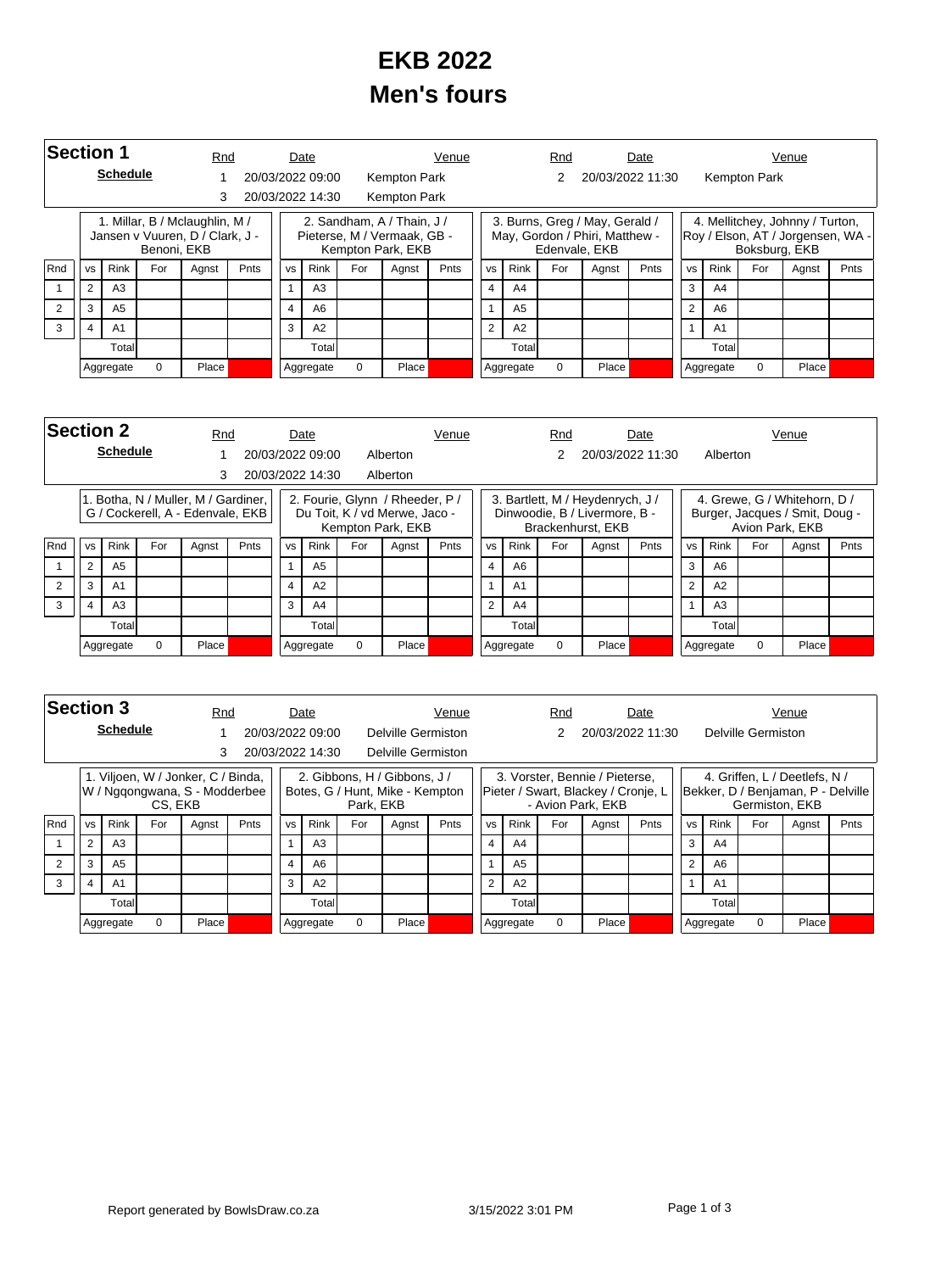## **EKB 2022 Men's fours**

| <b>Section 4</b> |                |                 |          | Rnd                                                               |      |                | Date             |               |                                                         | Venue       |                |                | Rnd         |                                                                | Date             |                |                |          | Venue                                                                                 |      |
|------------------|----------------|-----------------|----------|-------------------------------------------------------------------|------|----------------|------------------|---------------|---------------------------------------------------------|-------------|----------------|----------------|-------------|----------------------------------------------------------------|------------------|----------------|----------------|----------|---------------------------------------------------------------------------------------|------|
|                  |                | <b>Schedule</b> |          |                                                                   |      |                | 20/03/2022 09:00 |               | Alberton                                                |             |                |                |             |                                                                | 20/03/2022 11:30 |                | Alberton       |          |                                                                                       |      |
|                  |                |                 |          | 3                                                                 |      |                | 20/03/2022 14:30 |               | Alberton                                                |             |                |                |             |                                                                |                  |                |                |          |                                                                                       |      |
|                  |                |                 | EKB      | 1. Mcleod, G / Viviers, GG /<br>Fouche, AJ / Vos, P - Avion Park, |      |                |                  | Alberton, EKB | 2. Ramsden, G / Sands, J /<br>Boyer, R / Vermeulen, A - |             |                |                | Benoni, EKB | 3. Loe, Des / Westmorland, N /<br>Hargreaves, S / Redshaw, M - |                  |                |                |          | 4. Connellan, R / Wayland, R / vd<br>Westhuizen, J / Lennox, M -<br>Kempton Park, EKB |      |
| Rnd              | <b>VS</b>      | Rink            | For      | Agnst                                                             | Pnts | <b>VS</b>      | <b>Rink</b>      | For           | Agnst                                                   | <b>Pnts</b> | <b>VS</b>      | Rink           | For         | Agnst                                                          | Pnts             | <b>VS</b>      | <b>Rink</b>    | For      | Agnst                                                                                 | Pnts |
|                  | $\overline{2}$ | A <sub>1</sub>  |          |                                                                   |      |                | A <sub>1</sub>   |               |                                                         |             | $\overline{4}$ | A2             |             |                                                                |                  | 3              | A2             |          |                                                                                       |      |
| 2                | 3              | A <sub>3</sub>  |          |                                                                   |      | $\overline{4}$ | A <sub>4</sub>   |               |                                                         |             |                | A <sub>3</sub> |             |                                                                |                  | $\overline{2}$ | A <sub>4</sub> |          |                                                                                       |      |
| 3                | $\overline{4}$ | A <sub>5</sub>  |          |                                                                   |      | 3              | A6               |               |                                                         |             | $\overline{2}$ | A6             |             |                                                                |                  | 1              | A <sub>5</sub> |          |                                                                                       |      |
|                  | Total          |                 |          |                                                                   |      |                | Totall           |               |                                                         |             |                | Total          |             |                                                                |                  |                | Totall         |          |                                                                                       |      |
|                  |                | Aggregate       | $\Omega$ | Place                                                             |      |                | Aggregate        | $\Omega$      | Place                                                   |             |                | Aggregate      | $\Omega$    | Place                                                          |                  |                | Aggregate      | $\Omega$ | Place                                                                                 |      |

|            | <b>Section 5</b><br><b>Schedule</b> |                |     |                                                                       | Rnd  |           | Date             |     |                                                                                    | Venue |                |                | Rnd      |                                                                                      | Date |                |                |                           | Venue                                                        |      |
|------------|-------------------------------------|----------------|-----|-----------------------------------------------------------------------|------|-----------|------------------|-----|------------------------------------------------------------------------------------|-------|----------------|----------------|----------|--------------------------------------------------------------------------------------|------|----------------|----------------|---------------------------|--------------------------------------------------------------|------|
|            |                                     |                |     |                                                                       |      |           | 20/03/2022 09:00 |     | Delville Germiston                                                                 |       |                |                | 2        | 20/03/2022 11:30                                                                     |      |                |                | <b>Delville Germiston</b> |                                                              |      |
|            |                                     |                |     | 3                                                                     |      |           | 20/03/2022 14:30 |     | Delville Germiston                                                                 |       |                |                |          |                                                                                      |      |                |                |                           |                                                              |      |
|            |                                     |                | EKB | 1. v Niekerk, R / Burger, L / Du<br>Plooy, L / Starkey, R - Alberton, |      |           |                  |     | 2. Rees-Gibbs, G / James, J /<br>Leedham, T / Visser, Michael -<br>Avion Park, EKB |       |                |                |          | 3. Behrens, Cecil / Ferguson,<br>Wade / Botes, J / Standen, G -<br>Kempton Park, EKB |      |                |                | Lake, EKB                 | 4. Bowles, C / Cross, A /<br>Goldsworthy, B / v Zyl, A - The |      |
| <b>Rnd</b> | <b>VS</b>                           | <b>Rink</b>    | For | Agnst                                                                 | Pnts | <b>VS</b> | Rink             | For | Agnst                                                                              | Pnts  | <b>VS</b>      | <b>Rink</b>    | For      | Agnst                                                                                | Pnts | <b>VS</b>      | Rink           | For                       | Agnst                                                        | Pnts |
|            | 2                                   | A <sub>1</sub> |     |                                                                       |      |           | A <sub>1</sub>   |     |                                                                                    |       | 4              | A2             |          |                                                                                      |      | 3              | A2             |                           |                                                              |      |
|            | 3                                   | A3             |     |                                                                       |      | 4         | A4               |     |                                                                                    |       |                | A <sub>3</sub> |          |                                                                                      |      | $\mathfrak{p}$ | A4             |                           |                                                              |      |
| 3          | A <sub>5</sub><br>4                 |                |     |                                                                       |      | 3         | A <sub>6</sub>   |     |                                                                                    |       | $\overline{2}$ | A6             |          |                                                                                      |      |                | A <sub>5</sub> |                           |                                                              |      |
|            | Total                               |                |     |                                                                       |      |           | Totall           |     |                                                                                    |       |                | Totall         |          |                                                                                      |      |                | Totall         |                           |                                                              |      |
|            |                                     | Aggregate      | 0   | Place                                                                 |      |           | Aggregate        | 0   | Place                                                                              |       |                | Aggregate      | $\Omega$ | Place                                                                                |      |                | Aggregate      | $\Omega$                  | Place                                                        |      |

|     | <b>Section 6</b><br><b>Schedule</b> |                                        |             |                                                               | Rnd  |           | Date             |             |                                                                      | Venue          |               |                | Rnd      |                                                                                   | Date |           |             |                    | Venue                                                               |      |
|-----|-------------------------------------|----------------------------------------|-------------|---------------------------------------------------------------|------|-----------|------------------|-------------|----------------------------------------------------------------------|----------------|---------------|----------------|----------|-----------------------------------------------------------------------------------|------|-----------|-------------|--------------------|---------------------------------------------------------------------|------|
|     |                                     |                                        |             |                                                               |      |           | 20/03/2022 09:00 |             | Delville Germiston                                                   |                |               |                |          | 20/03/2022 11:30                                                                  |      |           |             | Delville Germiston |                                                                     |      |
|     |                                     |                                        |             | 3                                                             |      |           | 20/03/2022 14:30 |             | Delville Germiston                                                   |                |               |                |          |                                                                                   |      |           |             |                    |                                                                     |      |
|     |                                     |                                        | Delmas, EKB | . Bredenkamp, PD / Uys, JJ / Du<br>Plessis, R / De Lange, J - |      |           |                  | Benoni, EKB | 2. Gardiner, W / Giesing, Willem /<br>Matthews, L / Labuschagne, S - |                |               |                |          | 3. Stopforth, P / Tearnan, M /<br>Botha, Craig / Stopforth, T -<br>Benoni CC, EKB |      |           |             | Park, EKB          | 4. Galloway, PJ / Kruger, S /<br>Visser, TG / Harley, Brian - Avion |      |
| Rnd | <b>VS</b>                           | <b>Rink</b>                            | For         | Agnst                                                         | Pnts | <b>VS</b> | <b>Rink</b>      | For         | Agnst                                                                | Pnts           | <b>VS</b>     | <b>Rink</b>    | For      | Agnst                                                                             | Pnts | <b>VS</b> | <b>Rink</b> | For                | Agnst                                                               | Pnts |
|     | 2                                   | A <sub>5</sub>                         |             |                                                               |      |           | A <sub>5</sub>   |             |                                                                      |                |               | A <sub>6</sub> |          |                                                                                   |      | 3         | A6          |                    |                                                                     |      |
|     | 3                                   | $\overline{4}$<br>A <sub>1</sub><br>A2 |             |                                                               |      |           |                  |             |                                                                      | A <sub>1</sub> |               |                |          | $\overline{2}$                                                                    | A2   |           |             |                    |                                                                     |      |
| 3   | $\overline{4}$                      | A3                                     |             |                                                               |      | 3         | A4               |             |                                                                      |                | $\mathcal{P}$ | A4             |          |                                                                                   |      |           | A3          |                    |                                                                     |      |
|     | Totall                              |                                        |             |                                                               |      |           | Totall           |             |                                                                      |                |               | Total          |          |                                                                                   |      |           | Total       |                    |                                                                     |      |
|     |                                     | Aggregate                              | 0           | Place                                                         |      |           | Aggregate        | 0           | Place <sup></sup>                                                    |                |               | Aggregate      | $\Omega$ | Place                                                                             |      |           | Aggregate   | $\Omega$           | Place                                                               |      |